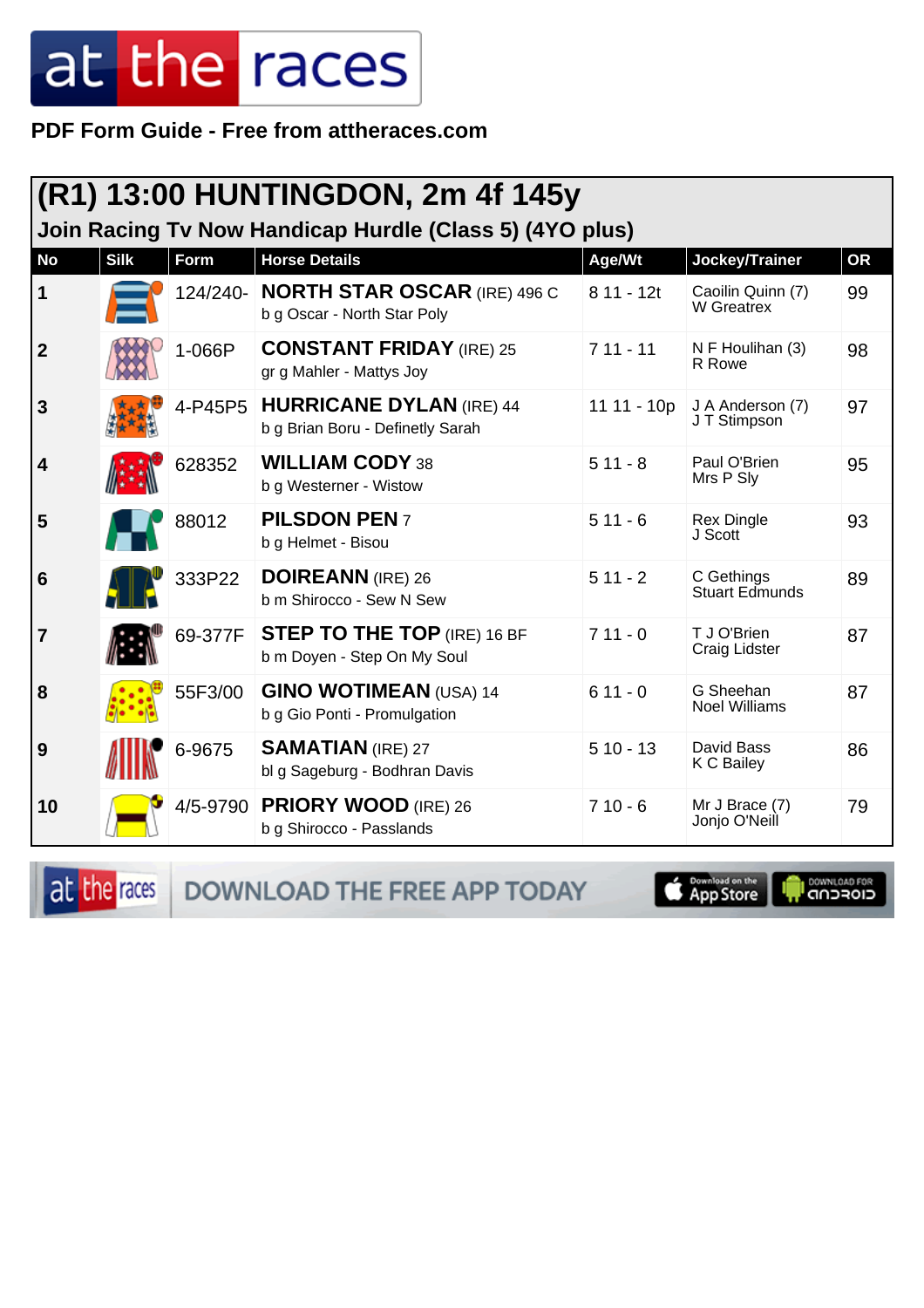**PDF Form Guide - Free from attheraces.com**

#### **(R2) 13:27 SOUTHWELL (A.W.), 7f 14y**

#### **MansionBet Best Odds Guaranteed Apprentice Handicap (Div 2) (Class 6) (4YO**

| plus)      |             |             |                                                                     |            |                                            |           |
|------------|-------------|-------------|---------------------------------------------------------------------|------------|--------------------------------------------|-----------|
| No(Dr)     | <b>Silk</b> | <b>Form</b> | <b>Horse Details</b>                                                | Age/Wt     | Jockey/Trainer                             | <b>OR</b> |
| 1(1)       |             | 803-349     | <b>THAAYER 20 D</b><br>b g Helmet - Sakhya                          | $79 - 9$   | Aidan Keeley (7)<br>M Herrington           | 61        |
| 2(12)      |             | 524662-     | LUXY LOU (IRE) 178<br>ch f The Last Lion - Dutch Courage            | $49 - 7$   | Jonathan Fisher (3)<br><b>Grace Harris</b> | 59        |
| 3(3)       |             | 388-704     | <b>TISTAAHAL 24</b><br>b g Showcasing - Blue Bayou                  | $49 - 6h$  | Mark Winn (7)<br>Antony Brittain           | 58        |
| 4(6)       |             | 04-1243     | <b>INTERVENTION 21 D</b><br>b g Swiss Spirit - Lady Lube Rye        | $59 - 5hp$ | A J Farragher (3)<br>M Appleby             | 57        |
| 5(4)       |             | 67000-8     | <b>ARSONIST</b> (GER) 50 D<br>b g Sea The Moon - Amalie             | $49 - 2$   | George Rooke<br>Joe Ponting                | 54        |
| 6(11)      |             | 0650-00     | <b>KOOLA BUALA (IRE) 17</b><br>ch m Raven's Pass - Naizah           | $59 - 0$   | Elle-May Croot (7)<br>Ivan Furtado         | 52        |
| 7 (2)      |             | 326-519     | <b>BOBBY JOE LEG 13 CD</b><br>ch g Pastoral Pursuits - China Cherub | $89 - 0$   | Joanna Mason<br>Mrs R Carr                 | 52        |
| 8(5)       |             | 583-522     | <b>MAGIC GEM 36 BF</b><br>ch g Garswood - Thorntoun Piccolo         | $48 - 11b$ | <b>Rhys Clutterbuck</b><br>D H Brown       | 49        |
| 9(9)       |             | 34207/2-    | <b>BARON RUN 355 C</b><br>ch g Bertolini - Bhima                    | $128 - 11$ | Rhona Pindar (5)<br><b>KR Burke</b>        | 49        |
| 10(7)      |             | 523479-     | <b>QUEEN SARABI (IRE) 86</b><br>b f The Last Lion - Tango Tonic     | $48 - 7$   | Mollie Phillips (3)<br>A W Carroll         | 45        |
| 11<br>(10) |             | 7550-65     | <b>SEA FERN 31</b><br>b f Acclamation - Scots Fern                  | $48 - 7$   | Jack Duern<br>S Dixon                      | 45        |
| 12(8)      |             | 058000-     | <b>NORTHERN GENERAL (IRE) 149</b><br>ch g Ivawood - Cealtra Star    | $48 - 7$   | Tyler Heard (3)<br>Olly Williams           | 45        |

at the races

DOWNLOAD THE FREE APP TODAY

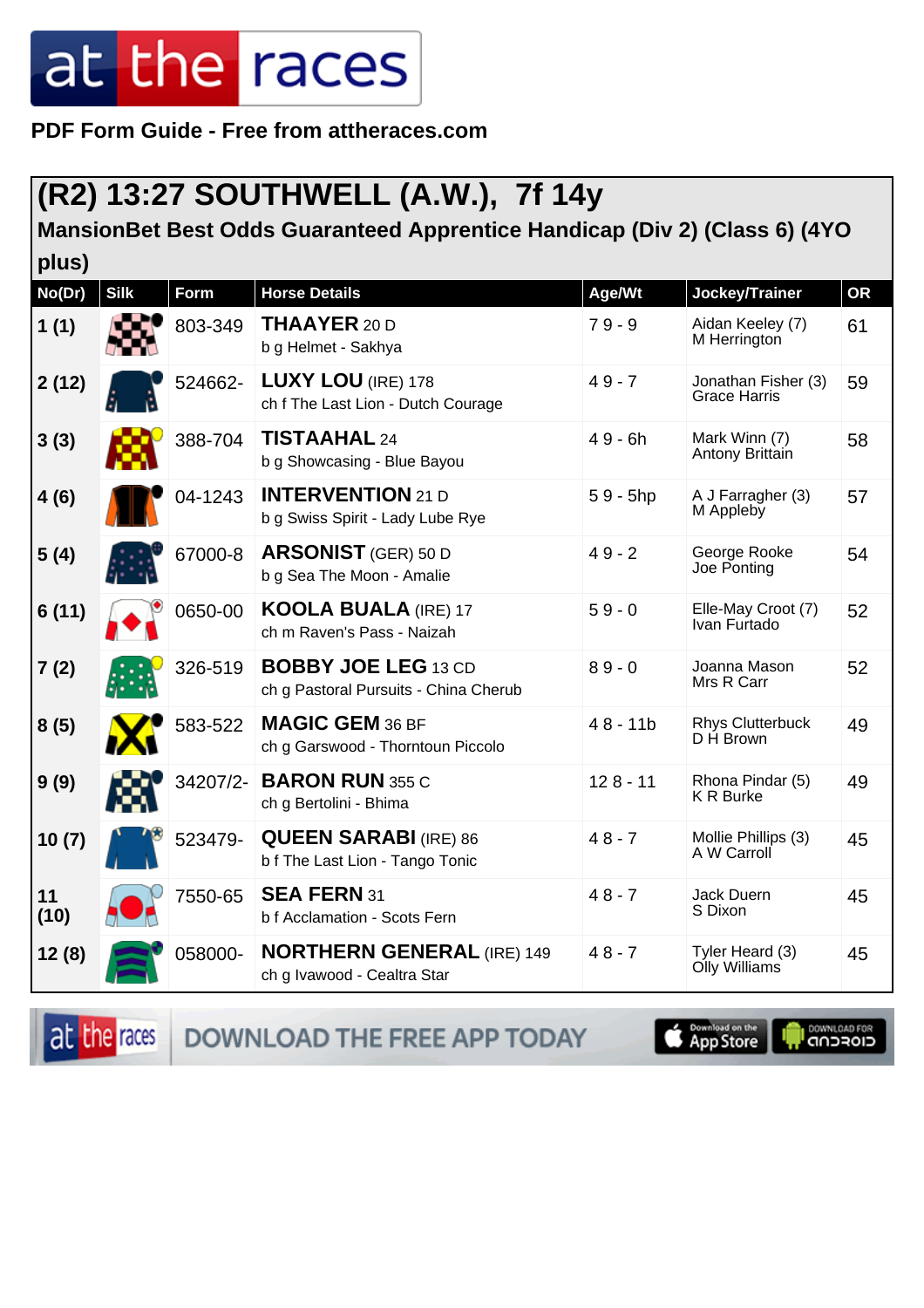**PDF Form Guide - Free from attheraces.com**

|             | (R1) 13:45 SEDGEFIELD, 2m 178y<br>British EBF 'National Hunt' Novices' Hurdle (GBB Race) (Class 4) (4YO to 7YO) |          |                                                                   |            |                                       |           |  |  |
|-------------|-----------------------------------------------------------------------------------------------------------------|----------|-------------------------------------------------------------------|------------|---------------------------------------|-----------|--|--|
| <b>No</b>   | <b>Silk</b>                                                                                                     | Form     | <b>Horse Details</b>                                              | Age/Wt     | Jockey/Trainer                        | <b>OR</b> |  |  |
|             |                                                                                                                 | 1-1321   | <b>PEEJAYBEE</b> (FR) 19 D<br>ch g Ballingarry - Playa Du Charmil | $611 - 12$ | James Bowen<br><b>Richard Spencer</b> | 129       |  |  |
| $\mathbf 2$ |                                                                                                                 | 3372     | <b>CARTONNE</b> (FR) 40<br>b g Balko - Nuance Tartare             | $511 - 0h$ | <b>B S Hughes</b><br>D McCain Jnr     |           |  |  |
| 3           |                                                                                                                 | $2 - 97$ | <b>LIMERICK LEADER (FR) 100</b><br>b g Joshua Tree - Out Law D'oc | $511 - 0$  | Craig Nichol<br>Mrs R Dobbin          |           |  |  |
| 4           |                                                                                                                 | 2-0P33   | <b>NOT LONG NOW 15</b><br>b g Flemensfirth - Drop Of Spirit       | $611 - 0$  | Alison Johnson (7)<br>A Sadik         | 100       |  |  |
| 5           |                                                                                                                 | 940      | ZWICKY 17<br>b g Sixties Icon - Emma Lee                          | $511 - 0$  | Thomas Dowson<br>P A Kirby            |           |  |  |
| 6           |                                                                                                                 | 2054     | <b>MELVICH BAY 40</b><br>b m Telescope - Douryna                  | $510 - 7$  | J Kington<br>D Brooke                 |           |  |  |

at the races DOWNLOAD THE FREE APP TODAY

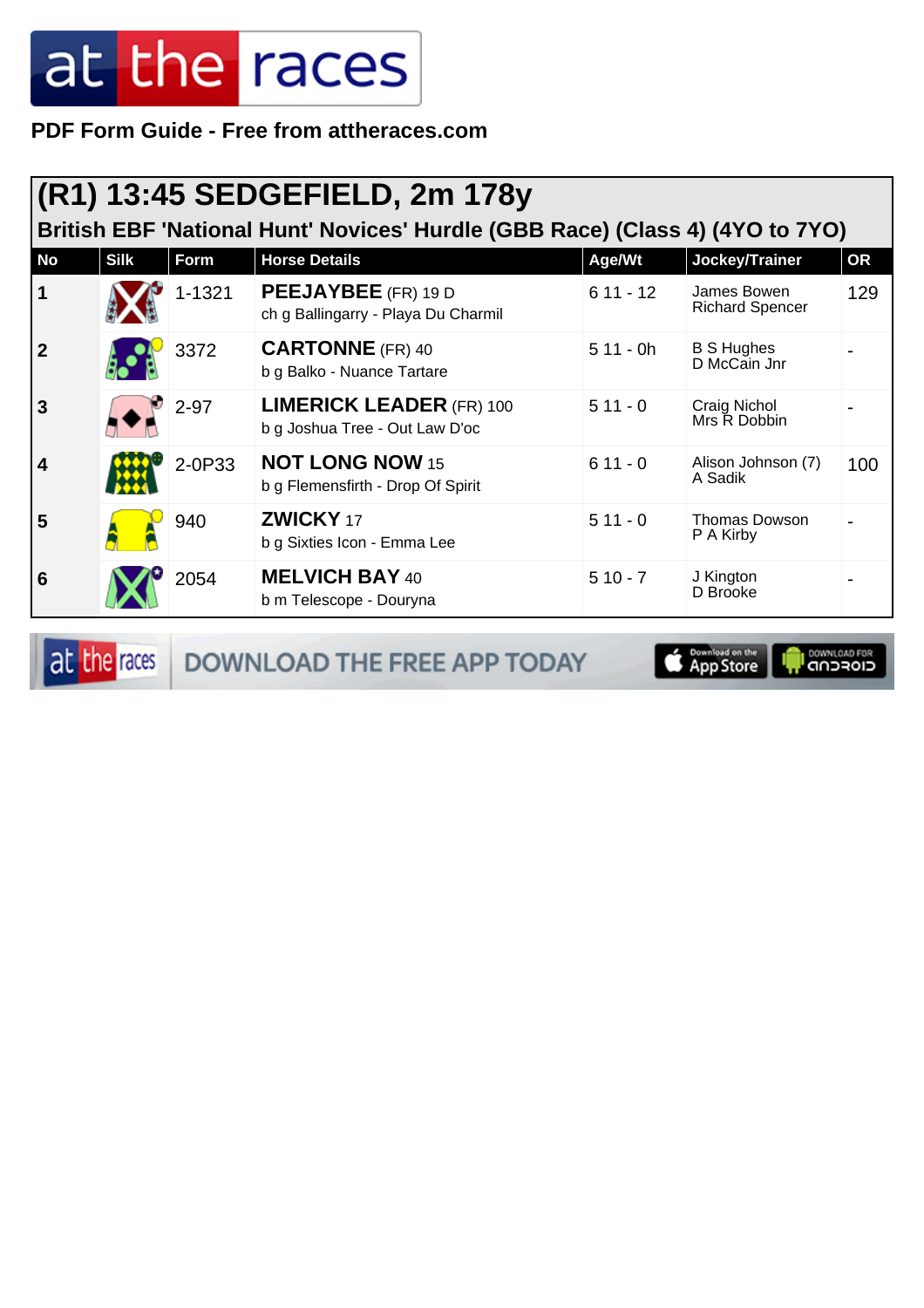**PDF Form Guide - Free from attheraces.com**

#### **(R3) 14:02 SOUTHWELL (A.W.), 7f 14y**

**MansionBet Beaten By A Head Novice Stakes (GBB Race) (Div 1) (Class 5) (3YO**

| plus)  |             |         |                                                                       |           |                                                 |           |
|--------|-------------|---------|-----------------------------------------------------------------------|-----------|-------------------------------------------------|-----------|
| No(Dr) | <b>Silk</b> | Form    | <b>Horse Details</b>                                                  | Age/Wt    | Jockey/Trainer                                  | <b>OR</b> |
| 1(4)   |             | 335-245 | <b>BROOMY LAW 12</b><br>b g Gleneagles - Hooray                       | $410 - 0$ | Jonathan Fisher (5)<br>S Dixon                  | 71        |
| 2(8)   |             | 4       | <b>DARK ICON 12</b><br>br m Sixties Icon - Dark Raider                | $59 - 9$  | Harry Burns (5)<br>J Butler                     |           |
| 3(1)   |             | 45      | <b>KAAHIRA 17</b><br>b f Kingman - Mahbooba                           | $49 - 9$  | Rossa Ryan<br>David Loughnane                   |           |
| 4(7)   |             | 31      | <b>CRIOLLO 29 D</b><br>gr f Dark Angel - La Rioja                     | $38 - 13$ | Cieren Fallon<br>W J Haggas                     | 79        |
| 5(3)   |             |         | <b>BANBROOK BOY 8</b><br>b c Rock Of Gibraltar - Alidara              | $38 - 11$ | Dayverson De<br><b>Barros</b><br>George Boughey |           |
| 6(9)   |             | 8       | <b>KENILWORTH KING (USA) 13</b><br>b c Kitten's Joy - Uniformly Yours | $38 - 11$ | R Havlin<br>W Jarvis                            |           |
| 7(6)   |             | 0       | <b>SIMPLY SONDHEIM (IRE) 8</b><br>b c Pivotal - Finishingthehat       | $38 - 11$ | Jason Hart<br>George Boughey                    |           |
| 8(5)   |             |         | <b>NAADYAA</b><br>b f Muhaarar - Nasmatt                              | $38 - 6$  | David Probert<br><b>Owen Burrows</b>            |           |
| 9(2)   |             | 8       | <b>PHOTO BOMB</b> (IRE) 29<br>b f Haatef - Formidable Guest           | $38 - 6$  | George Rooke (3)<br>Rae Guest                   |           |

at the races

DOWNLOAD THE FREE APP TODAY

**Completed on the** 

**OOWNLOAD FOR**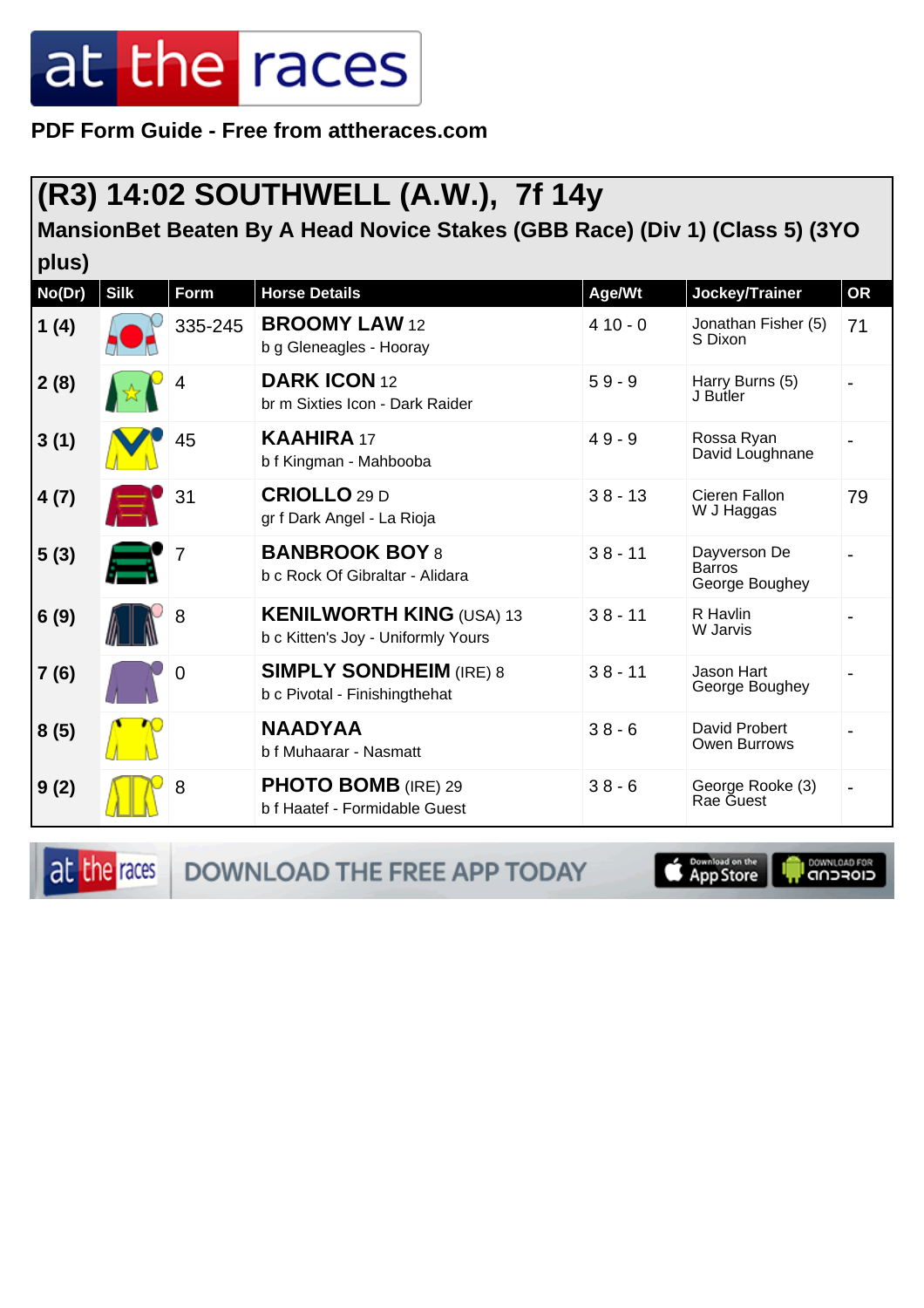PDF Form Guide - Free from attheraces.com

|                         |                               |         | (R2) 14:20 SEDGEFIELD, 3m 2f 202y<br>Carpetgallop.co.uk 01785719991 Handicap Chase (Class 5) (5YO plus) |              |                                                     |           |
|-------------------------|-------------------------------|---------|---------------------------------------------------------------------------------------------------------|--------------|-----------------------------------------------------|-----------|
| <b>No</b>               | <b>Silk</b>                   | Form    | <b>Horse Details</b>                                                                                    | Age/Wt       | Jockey/Trainer                                      | <b>OR</b> |
| $\mathbf 1$             |                               |         | 4381/93- LOCH LINNHE 502<br>b g Tobougg - Quistaquay                                                    | 10 11 - 12p  | Tom Midgley (5)<br>Miss G Boanas                    | 99        |
| $\overline{2}$          |                               | 061UF1  | <b>POWERFUL POSITION (IRE) 23</b><br>b g Mahler - Molly Con                                             | $711 - 7t$   | Jack Tudor (3)<br>Christian Williams                | 94        |
| 3                       |                               | 7/FP31- | <b>GAMEFACE</b> (IRE) 282 CD<br>b g Oscar - Queensland Bay                                              | $811 - 3p$   | R P McLernon<br><b>B</b> M R Haslam                 | 90        |
| $\overline{\mathbf{4}}$ |                               | 558937  | <b>WELL CLICHE</b> (IRE) 15<br>b m Milan - Thyngreesa                                                   | $710 - 6$    | C O'Farrell<br>M Todhunter                          | 79        |
| 5                       |                               | 60P-0P  | <b>MAID ON MENDIP 38</b><br>b m Schiaparelli - Sericina                                                 | $810 - 3b1$  | <b>Nick Scholfield</b><br><b>Christian Williams</b> | 76        |
| 6                       |                               | 1F5554  | <b>SUPREME STEEL (IRE) 25</b><br>b g Craigsteel - Tubber Gael Holly                                     | $11 10 - 1b$ | Aaron Anderson (5)<br>M E Sowersby                  | 74        |
| $\overline{7}$          |                               | 60-P84P | <b>BALLINTOGHER BOY (IRE) 41</b><br>b g Flemensfirth - Room Seven                                       | $810 - 0t1$  | Danny McMenamin<br>C Grant                          | 73        |
| 8                       |                               |         | P-5P765   KILDRUM (IRE) 17<br>b g Milan - Close Flame                                                   | $910 - 0p$   | A P Cawley<br>Micky Hammond                         | 73        |
|                         | Long Handicap: Kildrum 9 - 13 |         |                                                                                                         |              |                                                     |           |

at the races

DOWNLOAD THE FREE APP TODAY

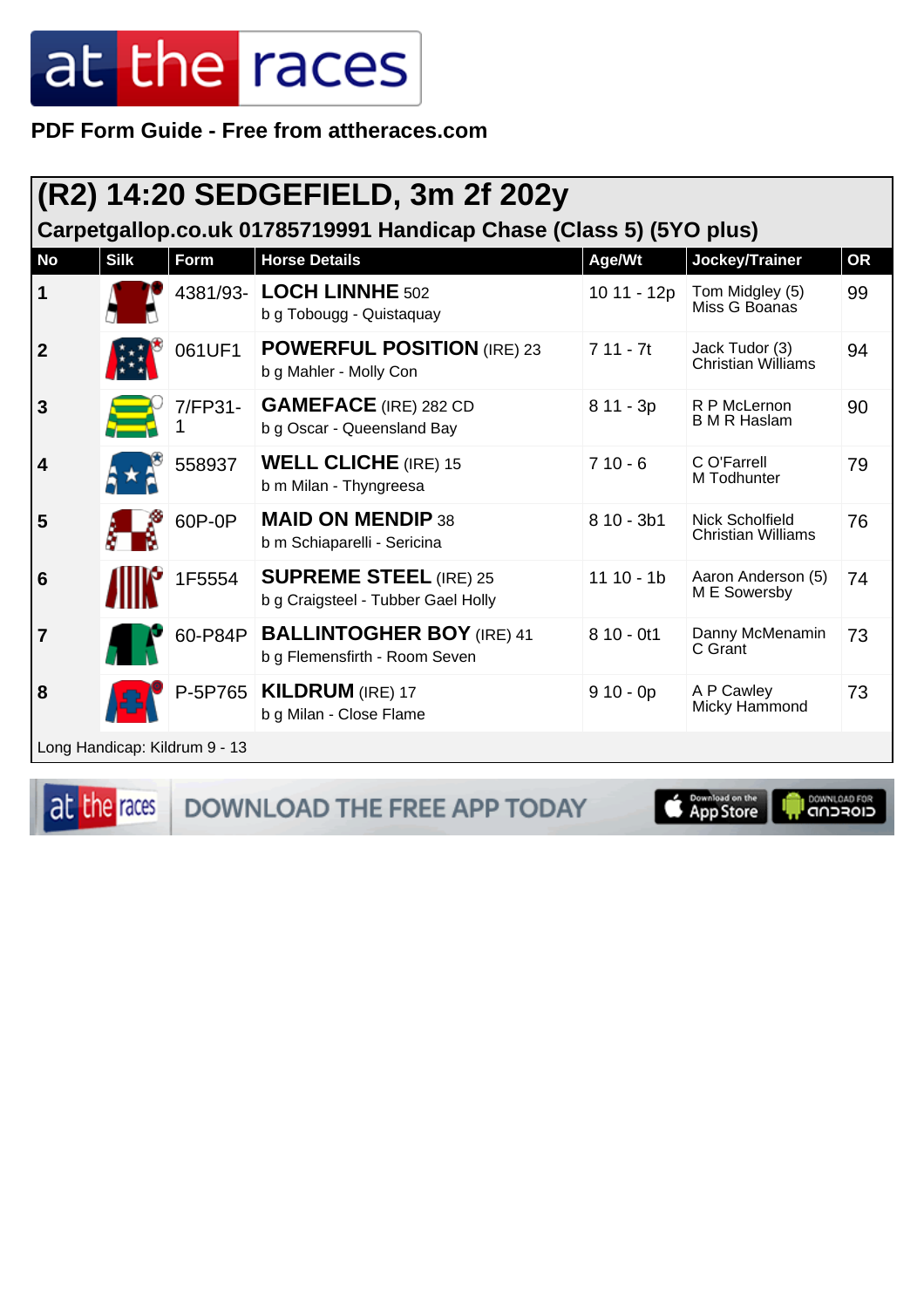**PDF Form Guide - Free from attheraces.com**

#### **(R4) 14:37 SOUTHWELL (A.W.), 7f 14y**

**MansionBet Beaten By A Head Novice Stakes (GBB Race) (Div 2) (Class 5) (3YO**

| plus)  |             |             |                                                                        |           |                                    |           |
|--------|-------------|-------------|------------------------------------------------------------------------|-----------|------------------------------------|-----------|
| No(Dr) | <b>Silk</b> | <b>Form</b> | <b>Horse Details</b>                                                   | Age/Wt    | Jockey/Trainer                     | <b>OR</b> |
| 1(9)   |             | 0           | <b>UPALNITETOGETLUCKY 30</b><br>b g Yorgunnabelucky - Willow Burn Wisp | $410 - 0$ | Lewis Edmunds<br>Jessica Macey     |           |
| 2(1)   |             | 74-         | <b>NATALIE ROSE 66</b><br>b m Zoffany - Gala Rose                      | $59 - 9$  | R Havlin<br>W Jarvis               |           |
| 3(7)   |             |             | <b>WESTERN MELODY (IRE)</b><br>b m Sir Prancealot - Western Tune       | $59 - 9$  | Aiden Brookes (7)<br>Micky Hammond |           |
| 4(2)   |             |             | <b>ALDHAJA (USA)</b><br>b c War Front - Aqsaam                         | $38 - 11$ | Marco Ghiani<br>C Hills            |           |
| 5(6)   |             | $6 - 3$     | <b>CLOCH NUA 13</b><br>b g Exceed and Excel - Lady Alienor             | $38 - 11$ | J P Spencer<br>George Scott        |           |
| 6(3)   |             |             | <b>FRUSTRATING</b><br>b g Ardad - Miss Villefranche                    | $38 - 11$ | S M Levey<br>Ivan Furtado          |           |
| 7(8)   |             | $4 - 5$     | <b>LETTER OF THE LAW (IRE) 52</b><br>b g Lawman - Lady Ravenna         | $38 - 11$ | Rob Hornby<br>George Boughey       |           |
| 8(4)   |             | $52-$       | <b>EBTSAMA</b> (IRE) 206<br>b f Dark Angel - Roseraie                  | $38 - 6$  | David Probert<br>J Tate            |           |
| 9(5)   |             | 9           | <b>RUBY RUBY 39</b><br>b f Invincible Spirit - Elas Ruby               | $38 - 6$  | J Fanning<br>M Johnston            |           |

at the races

DOWNLOAD THE FREE APP TODAY

**Completed on the**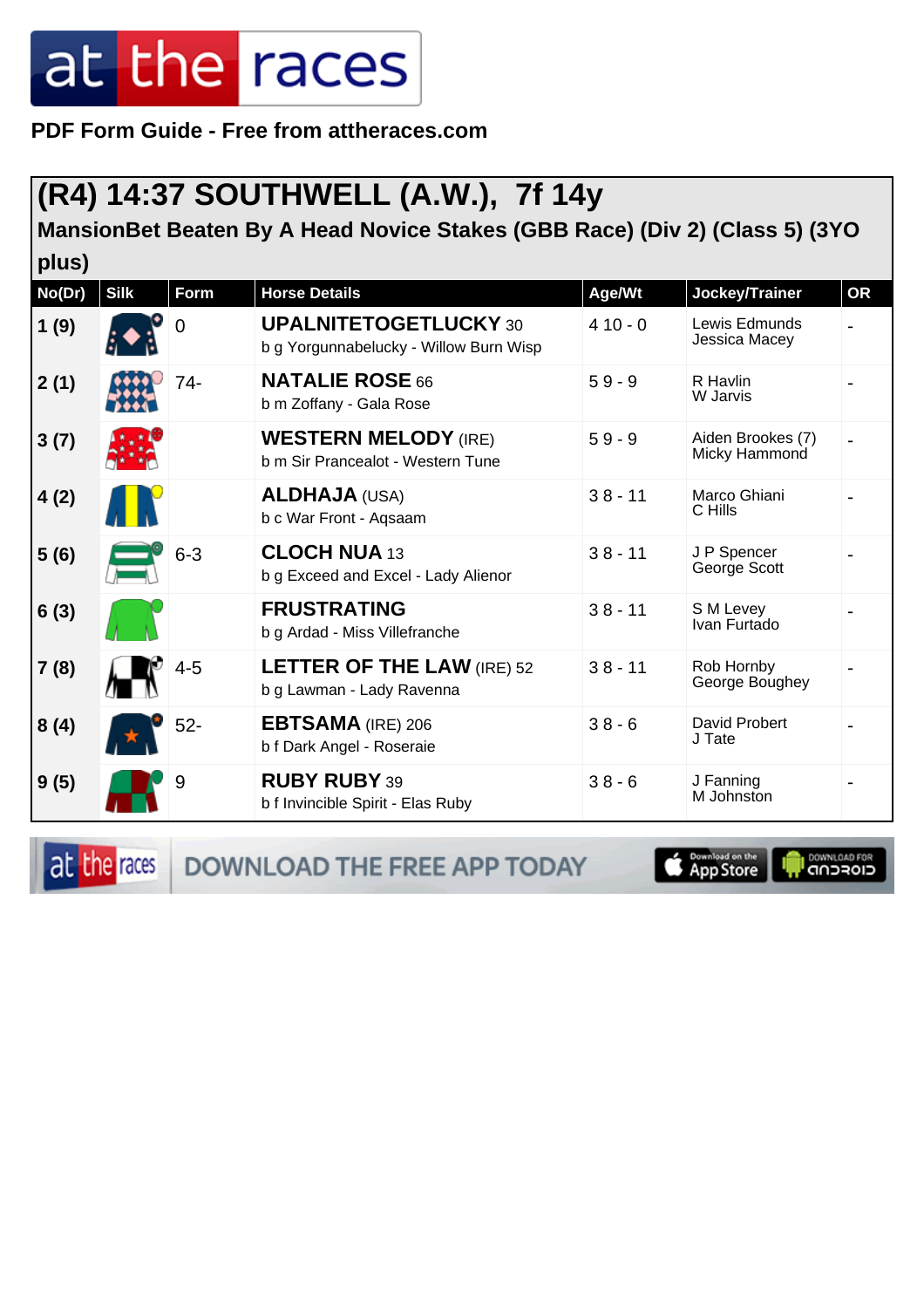#### PDF Form Guide - Free from attheraces.com

| (R3) 14:55 SEDGEFIELD, 2m 3f 188y<br>All Weather Surfaces Carpet Gallop Handicap Hurdle (Class 4) (4YO plus) |             |                 |                                                                      |             |                                            |           |  |
|--------------------------------------------------------------------------------------------------------------|-------------|-----------------|----------------------------------------------------------------------|-------------|--------------------------------------------|-----------|--|
| <b>No</b>                                                                                                    | <b>Silk</b> | <b>Form</b>     | <b>Horse Details</b>                                                 | Age/Wt      | Jockey/Trainer                             | <b>OR</b> |  |
| $\vert$ 1                                                                                                    |             | 927121          | <b>DEMI SANG (FR) 15 CD</b><br>b g Gris De Gris - Morvandelle        | $912 - 3$   | Emma Smith-<br>Chaston (7)<br>Miss S Ender | 112       |  |
| $\overline{2}$                                                                                               |             | 4-34612         | <b>TWOSHOTSOFTEQUILA</b> (IRE) 37 C<br>b g Snow Sky - Inouette       | $511 - 12h$ | Nathan Moscrop<br>Rebecca Menzies          | 107       |  |
| $\mathbf{3}$                                                                                                 |             | $1/5 -$<br>2FUP | <b>LANTY SLEA (IRE) 52</b><br>b g Beat Hollow - Catleen              | $711 - 10$  | Danny McMenamin<br>N G Richards            | 105       |  |
| $\overline{\mathbf{4}}$                                                                                      |             | 31-1033         | <b>MARTHA WILLOW 37 C</b><br>b m Martaline - Urticaire               | $511 - 9$   | Craig Nichol<br>Jedd O'Keeffe              | 104       |  |
| 5                                                                                                            |             | 611-783         | <b>CASH AGAIN (FR) 60 CD</b><br>br g Great Pretender - Jeu De Lune   | 10 11 - 2p  | R P McLernon<br><b>B M R Haslam</b>        | 97        |  |
| $6\phantom{1}6$                                                                                              |             | 509126          | <b>THREE CASTLES 18 D</b><br>b g Zoffany - Fountain Of Honour        | $611 - 2p$  | <b>B S Hughes</b><br>K Dalgleish           | 97        |  |
| $\overline{7}$                                                                                               |             | 915953          | <b>JOIE DE VIVRE</b> (IRE) 23 CD<br>gr m Mastercraftsman - Fragonard | $711 - 1v$  | <b>Callum Bewley</b><br>M Todhunter        | 96        |  |
| 8                                                                                                            |             | 3-75971         | HAJEY 41 CD<br>ch g Raven's Pass - Almashooga                        | $511 - 0$   | Tom Midgley (5)<br>Miss Tracy Waggott      | 95        |  |
| 9                                                                                                            |             | 0-7F855         | <b>UP WITH THE PLAY (IRE) 15</b><br>b g Fracas - Alertness           | $510 - 8p$  | <b>Thomas Dowson</b><br>V Thompson         | 89        |  |

at the races DOWNLOAD THE FREE APP TODAY

App Store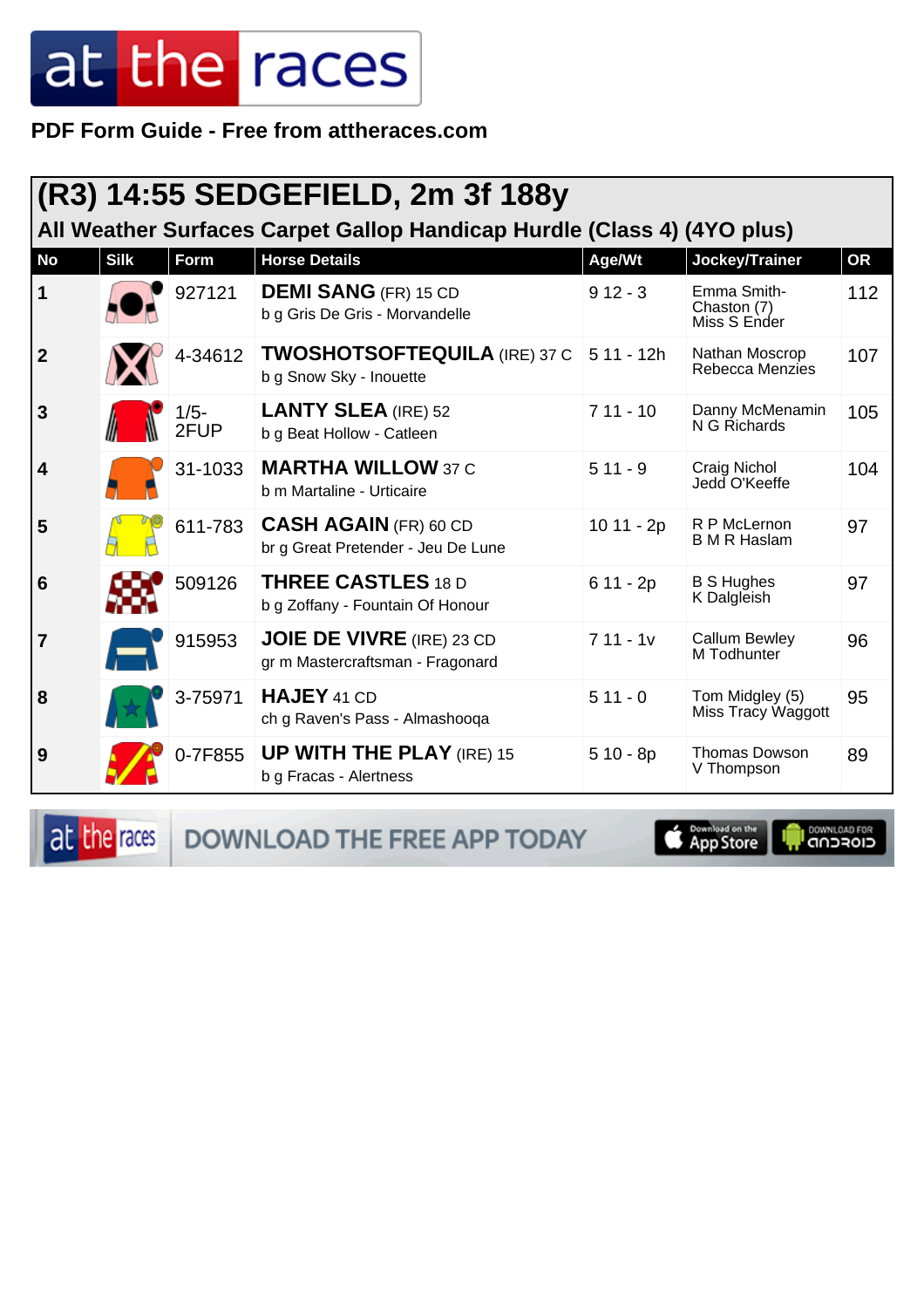PDF Form Guide - Free from attheraces.com

|        | (R5) 15:12 SOUTHWELL (A.W.), 6f 16y<br>Play 4 To Win At Betway Handicap (Class 4) (4YO plus) |         |                                                                       |            |                                        |           |  |  |  |
|--------|----------------------------------------------------------------------------------------------|---------|-----------------------------------------------------------------------|------------|----------------------------------------|-----------|--|--|--|
| No(Dr) | <b>Silk</b>                                                                                  | Form    | <b>Horse Details</b>                                                  | Age/Wt     | Jockey/Trainer                         | <b>OR</b> |  |  |  |
| 1(6)   |                                                                                              | 330741- | <b>BROKEN SPEAR 110</b><br>b g Pastoral Pursuits - My Pretty Girl     | $69 - 8$   | Jason Hart<br>T Coyle                  | 86        |  |  |  |
| 2(4)   |                                                                                              | 489-445 | <b>SHALLOW HAL 21 CD</b><br>b g Mayson - Bazelle                      | $69 - 8$   | Pierre-Louis Jamin<br>(3)<br>K R Burke | 86        |  |  |  |
| 3(7)   |                                                                                              | 421-412 | <b>TIPPERARY TIGER (IRE) 23 CD</b><br>b g Mayson - Tipperary Boutique | $49 - 7v$  | C Lee<br><b>K R Burke</b>              | 85        |  |  |  |
| 4(3)   |                                                                                              | 6972-16 | <b>GLOBAL WARNING 34 D BF</b><br>b g Poet's Voice - Persario          | $69 - 4$   | Harry Burns (5)<br>J Butler            | 82        |  |  |  |
| 5(1)   |                                                                                              |         | 5U7-355 TOUSSAROK 23 D<br>b g Iffraaj - Frangipanni                   | $49 - 3$   | J Fanning<br>M Johnston                | 81        |  |  |  |
| 6(2)   |                                                                                              | 25254P- | <b>RECALL THE SHOW 136 D</b><br>ch g Showcasing - Rappel              | $58 - 13p$ | Jack Duern (3)<br>S Dixon              | 77        |  |  |  |
| 7(5)   |                                                                                              | 621-314 | <b>PATSY FAGAN (IRE) 12 CD</b><br>b g Dandy Man - Traveller's Tales   | $48 - 9$   | Connor Murtagh (3)<br>R A Fahey        | 73        |  |  |  |

at the races

DOWNLOAD THE FREE APP TODAY

App Store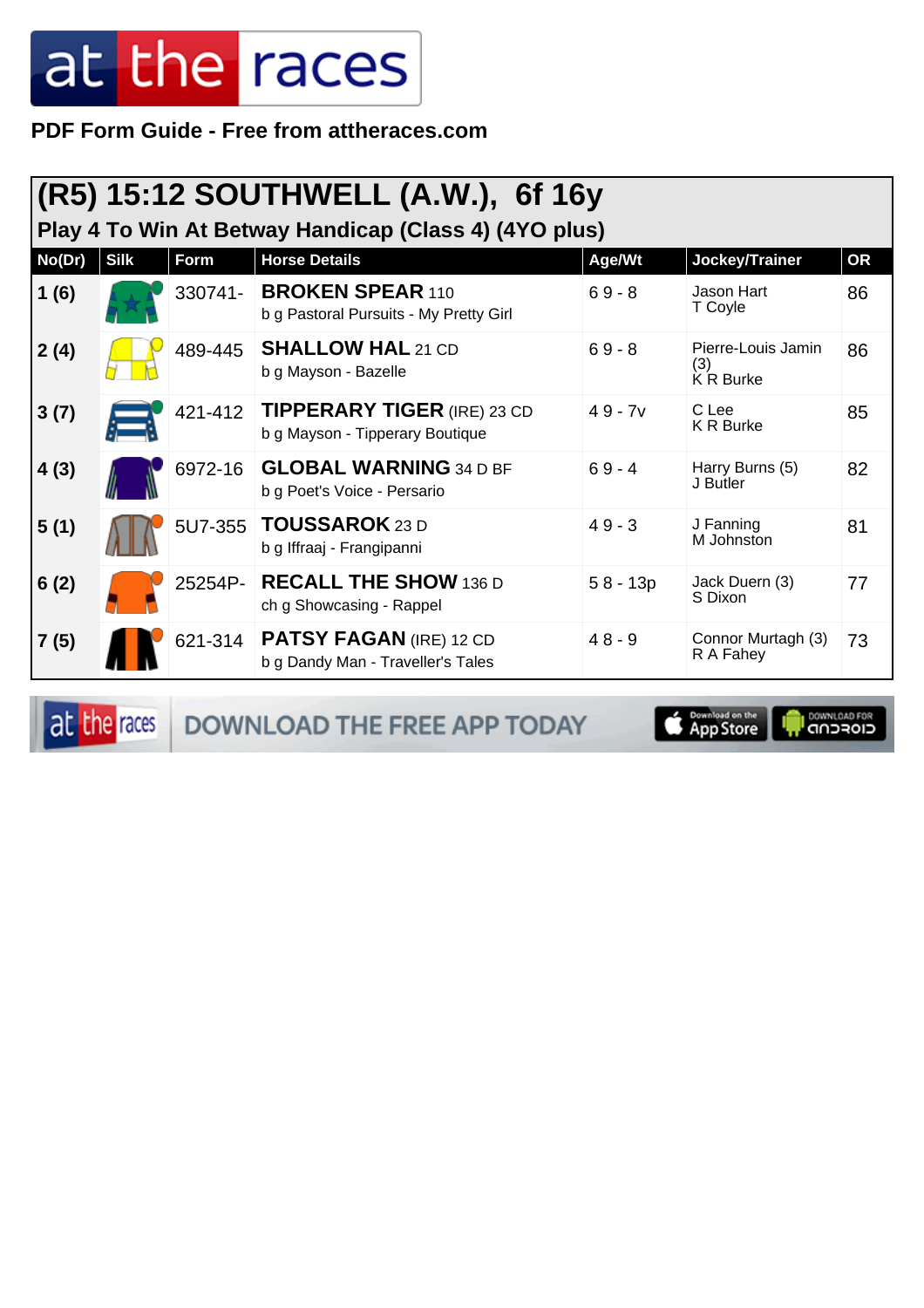**PDF Form Guide - Free from attheraces.com**

#### **(R4) 15:30 SEDGEFIELD, 2m 5f 28y**

#### **Gallops From 800 Per Furlong 01785719991 Novices' Handicap Chase (Class 5) (5YO plus)**

| <b>No</b>               | <b>Silk</b> | <b>Form</b> | <b>Horse Details</b>                                             | Age/Wt           | Jockey/Trainer                              | <b>OR</b> |
|-------------------------|-------------|-------------|------------------------------------------------------------------|------------------|---------------------------------------------|-----------|
| $\mathbf 1$             |             | 3-3846F     | $HIDEO$ (FR) 16<br>b g Cokoriko - Saora                          | $512 - 7p1$      | Emma Smith-<br>Chaston (7)<br>Micky Hammond | 107       |
| $\overline{2}$          |             | 46-5144     | <b>BROOKSWAY FAIR (IRE) 23 D BF</b><br>b g Mahler - Brook Style  | $611 - 8t$       | Adam Wedge<br>Evan Williams                 | 90        |
| $\overline{3}$          |             |             | 33-PP44 COOL COUNTRY (IRE) 23<br>b g Dylan Thomas - Mae's Choice | $711 - 7$        | Callum Bewley<br>M Todhunter                | 89        |
| $\overline{\mathbf{4}}$ |             | F55443      | <b>ASHJAN 15 D</b><br>b g Medicean - Violet                      | $910 - 12tp$     | Edward Austin (5)<br>Miss S E Forster       | 80        |
| 5                       |             | 3P4P54      | <b>SPUTNIK (IRE) 15</b><br>b g Recital - Itlallendintears        | 7 10 - 11p1      | C O'Farrell<br>Mrs Jacqueline<br>Stephen    | 79        |
| $6\phantom{1}6$         |             | 1/958P      | <b>SCATTERCASH</b> (IRE) 30<br>ch m Mahler - Casiana             | $610 -$<br>1111p | <b>Harry Reed</b><br>L J Morgan             | 79        |
| $\overline{7}$          |             | 0-76222     | <b>PASSING SECRETS 25 BF</b><br>bl g Passing Glance - Tabora     | $610 - 10t$      | <b>B S Hughes</b><br><b>T R Gretton</b>     | 78        |

at the races DOWNLOAD THE FREE APP TODAY App Store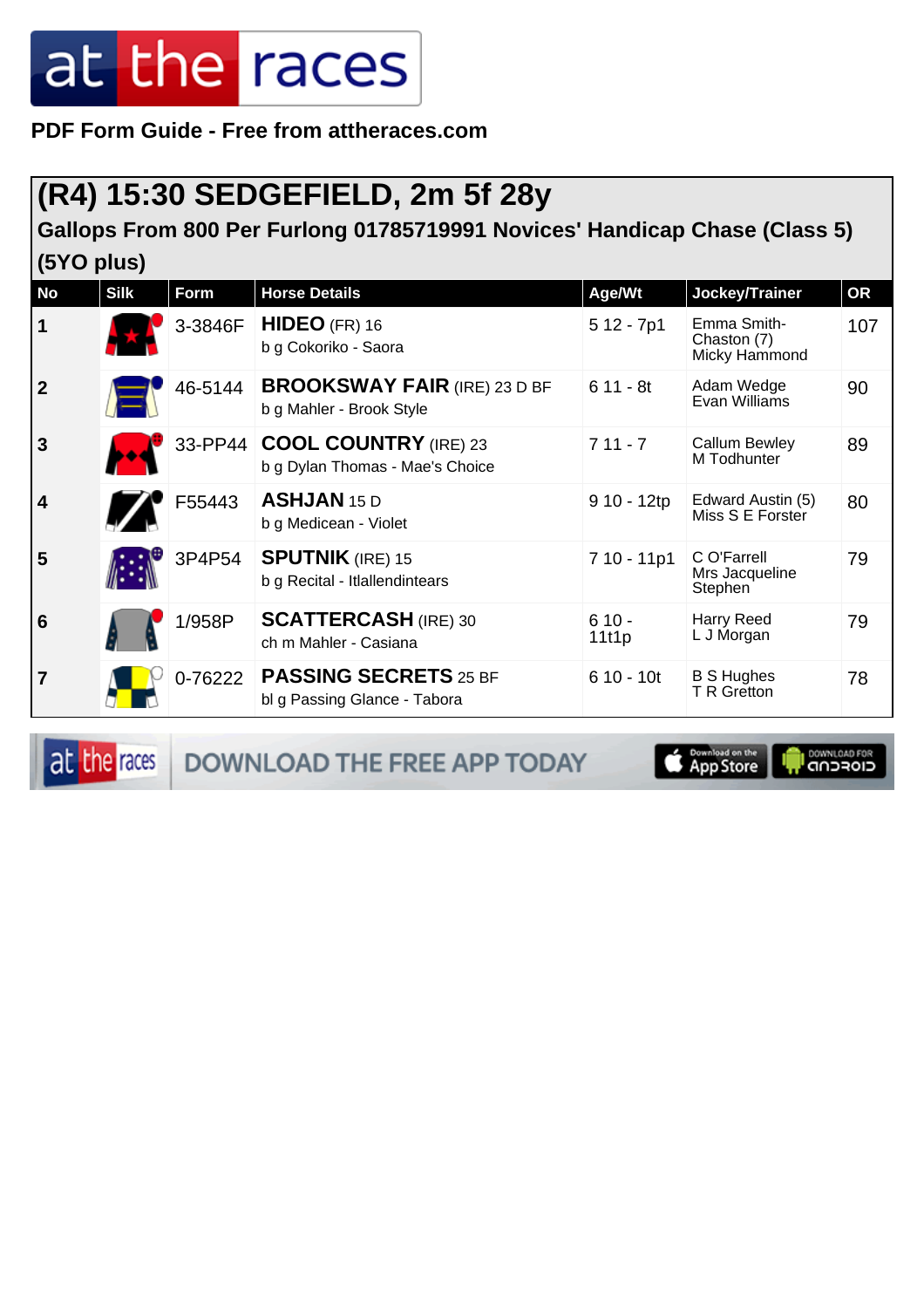**PDF Form Guide - Free from attheraces.com**

#### **(R6) 15:47 SOUTHWELL (A.W.), 4f 214y**

**Betway Handicap (Class 4) (4YO plus)**

| No(Dr) | <b>Silk</b> | Form     | <b>Horse Details</b>                                                     | Age/Wt    | Jockey/Trainer                       | <b>OR</b> |
|--------|-------------|----------|--------------------------------------------------------------------------|-----------|--------------------------------------|-----------|
| 1(8)   |             | 110-462  | <b>NIGHT ON EARTH (IRE) 12 D</b><br>b g Kodiac - Eternal View            | 49 - 7h   | Jason Watson<br>M Appleby            | 84        |
| 2(6)   |             | 13104-8  | <b>MISS NAY NEVER (IRE) 35 D</b><br>b f No Nay Never - Desert Sky        | $49 - 7$  | Jason Hart<br>J J Quinn              | 84        |
| 3(1)   |             | 2906-06  | MULZIM 31 CD<br>b g Exceed and Excel - Samaah                            | $89 - 6$  | Daniel Muscutt<br>M Murphy           | 83        |
| 4(7)   |             | 568-766  | <b>CORINTHIA KNIGHT</b> (IRE) 12 D<br>ch g Society Rock - Victoria Lodge | $79 - 5$  | Adam J McNamara<br>Archie Watson     | 82        |
| 5(2)   |             | 42-1134  | <b>AIRSHOW</b> 11 CD BF<br>ch g Showcasing - Belle des Airs              | 79 - 4p   | J P Spencer<br><b>B R Millman</b>    | 81        |
| 6(9)   |             | 2231/2-1 | LAZYITIS 20 D<br>b f Swiss Spirit - Horsforth                            | $49 - 1$  | Callum Rodriguez<br>Miss J A Camacho | 78        |
| 7(3)   |             | 49-7123  | FINE WINE (FR) 11 CD<br>b g Dream Ahead - Mulled Wine                    | $59 - 0b$ | Jonathan Fisher (5)<br>S Dixon       | 77        |
| 8(4)   |             | 604933-  | <b>HEY MR</b> 134 D<br>b g Territories - Filona                          | $48 - 13$ | Harry Burns (5)<br>J L Éyre          | 76        |
| 9(5)   |             | 5111-33  | <b>DARK SIDE PRINCE 21 CD</b><br>b g Equiano - Dark Side Princess        | $58 - 9p$ | Lewis Edmunds<br>Jessica Macey       | 72        |

at the races DOWNLOAD THE FREE APP TODAY

App Store **I DOWNLOAD FOR**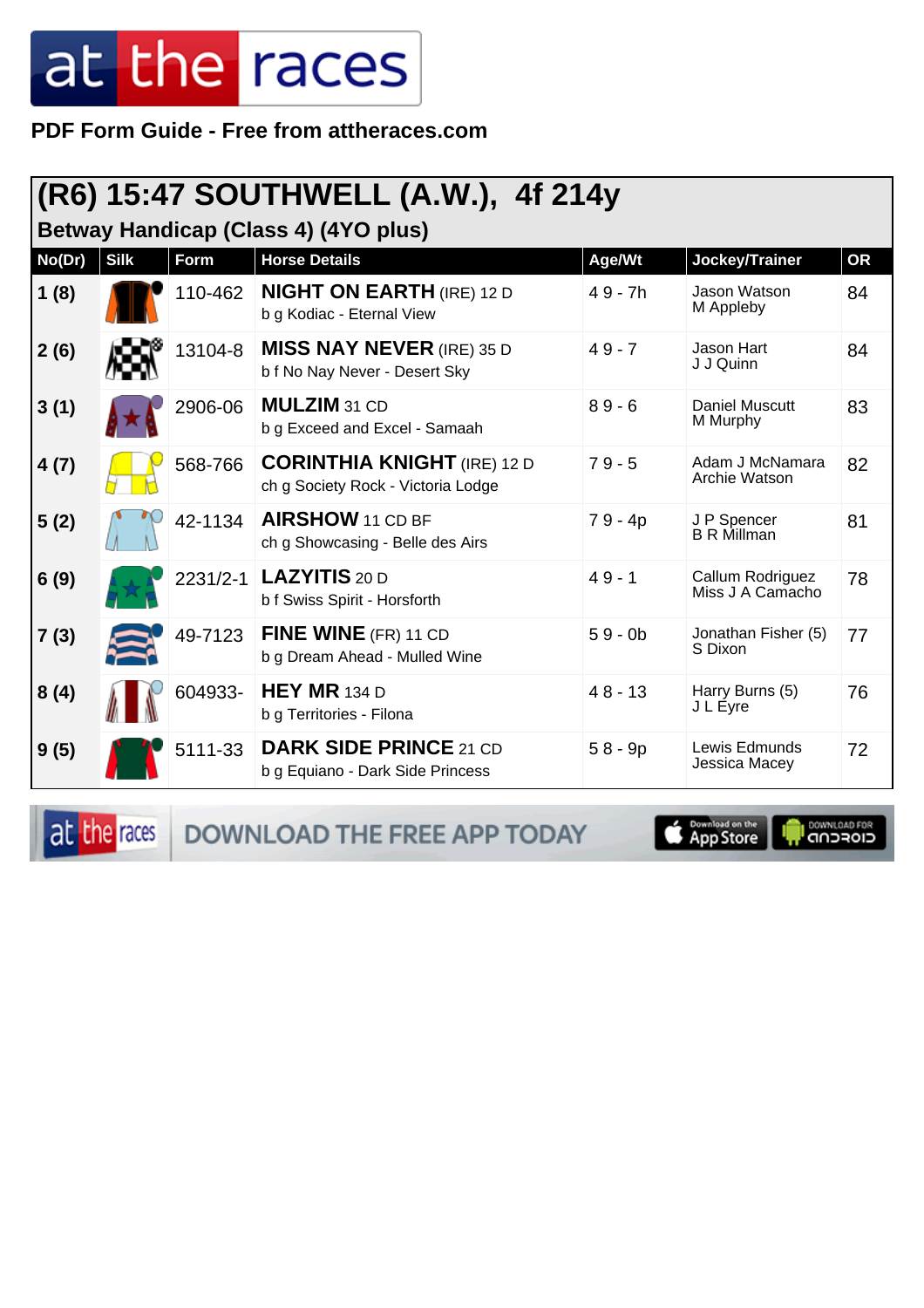PDF Form Guide - Free from attheraces.com

|                |             |                                          | <b>(R5) 16:05 SEDGEFIELD, 3m 3f 9y</b>                              |              |                                             |           |  |
|----------------|-------------|------------------------------------------|---------------------------------------------------------------------|--------------|---------------------------------------------|-----------|--|
|                |             |                                          | Carpetgallop.co.uk 01785719991 Handicap Hurdle (Class 5) (4YO plus) |              |                                             |           |  |
| <b>No</b>      | <b>Silk</b> | Form                                     | <b>Horse Details</b>                                                | Age/Wt       | Jockey/Trainer                              | <b>OR</b> |  |
| 1              |             | 0U45P4                                   | <b>THATBEATSBANAGHER (IRE) 72</b><br>b g Flemensfirth - Katie's Jem | 8 11 - 12p   | R P McLernon<br><b>B M R Haslam</b>         | 95        |  |
| $\overline{2}$ |             | 535141                                   | <b>ATOMIC ANGEL 15 CD</b><br>gr m Geordieland - Sovereignoftheseas  | $711 - 4$    | Sam Coltherd<br>Mrs Corbett                 | 87        |  |
| 3              |             | 321/649                                  | <b>ONESTEPATATIME</b> (IRE) 40<br>b m Jeremy - Good Thyne Lucy      | $711 - 1$    | Oakley Brown (5)<br>J S Wainwright          | 84        |  |
| 4              |             | $1/5 -$<br>P <sub>3</sub> P <sub>7</sub> | <b>SQUARE VIVIANI (FR) 58</b><br>b g Satri - Idria                  | $1111 - 0p$  | Emma Smith-<br>Chaston (7)<br>Micky Hammond | 83        |  |
| 5              |             | 700498                                   | <b>LOSTNFOUND 30 C</b><br>b m Midnight Legend - La Cerisaie         | $910 - 13p1$ | Craig Nichol<br>D Thompson                  | 82        |  |
| 6              |             | 4P-<br><b>UP33</b>                       | <b>BANANA JOE</b> (IRE) 23<br>b g Getaway - Rosetiepy               | $810 - 11p$  | Alex Edwards (3)<br>Mrs Melanie Rowley      | 80        |  |
| $\overline{7}$ |             | 067-942                                  | <b>STORM FORCE ONE 28</b><br>b m Schiaparelli - Force In The Wings  | $610 - 9v$   | <b>Callum Bewley</b><br>P D Niven           | 78        |  |
| 8              |             | 1-P5546                                  | <b>AVITHOS</b> 15 CD<br>b m Kayf Tara - Digyourheelsin              | $1210 - 9b$  | <b>B S Hughes</b><br>Mark Gillard           | 78        |  |
| 9              |             | P906-03                                  | <b>DIAKOSAINT</b> (FR) 42<br>b g Saint Des Saints - Diananisse      | $710 - 8t1$  | <b>Thomas Dowson</b><br>P A Kirby           | 77        |  |
| 10             |             | 0026U9                                   | <b>FAME AND HOPE (IRE) 15</b><br>b m Fame And Glory - Kaituna       | $710 - 7$    | Miss Becky Smith<br>(3)<br>Miss G Boanas    | 76        |  |
| 11             |             | 955344                                   | <b>MOIDORE 15</b><br>b g Galileo - Flash of Gold                    | $1310 - 5$   | Kevin Jones<br>Charles & Pogson             | 74        |  |
| 12             |             | P0-0843                                  | <b>LADY VINETTA 15</b><br>b m Sulamani - Vinetta                    | 7 10 - 3t1p  | Nathan Moscrop<br>Miss G Boanas             | 72        |  |
| 13             |             | 4-15756                                  | <b>POLLARDS FEN (IRE) 38</b><br>ch g Sans Frontieres - Shy Sheila   | 7 10 - 0hp   | Tabitha Worsley (3)<br>Ms G Howell          | 69        |  |
|                |             | Long Handican: Pollarde Fon 0 2          |                                                                     |              |                                             |           |  |

at the races

DOWNLOAD THE FREE APP TODAY

Download on the **DOWNLOAD FOR**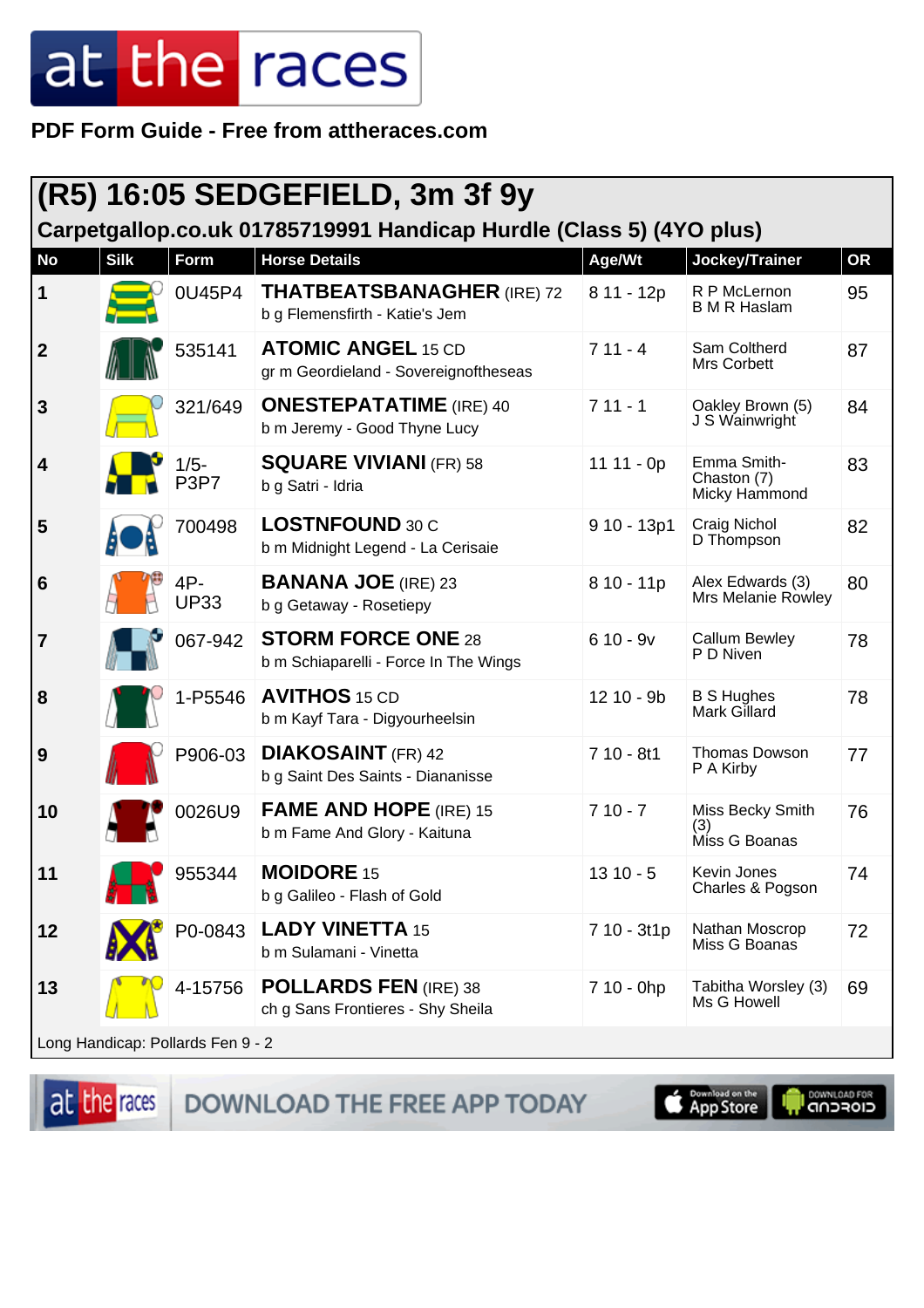**PDF Form Guide - Free from attheraces.com**

|  |  | (R7) 16:22 SOUTHWELL (A.W.), 4f 214y |
|--|--|--------------------------------------|
|  |  |                                      |

**Betway Classified Stakes (Class 6) (4YO plus)**

| No(Dr) | <b>Silk</b> | <b>Form</b> | <b>Horse Details</b>                                                | Age/Wt     | Jockey/Trainer                                 | <b>OR</b> |
|--------|-------------|-------------|---------------------------------------------------------------------|------------|------------------------------------------------|-----------|
| 1(6)   |             | 5546-63     | <b>ARZAAK</b> (IRE) 13 CD<br>br g Casamento - Dixieland Kiss        | $89 - 2b$  | <b>Connor Beasley</b><br><b>Charlie Wallis</b> | 46        |
| 2(11)  |             | 538299-     | <b>BILLY DYLAN</b> (IRE) 68 D<br>b g Excelebration - It's True      | 79 - 2p    | Jason Hart<br>S France                         | 48        |
| 3(4)   |             | 643-853     | <b>BLUELLA</b> 13 CD<br>b m Equiano - Mata Hari Blue                | $79 - 2$   | Lewis Edmunds<br>Jessica Macey                 | 43        |
| 4(10)  |             | 099-838     | <b>GIANT STEPS (IRE) 13</b><br>b g Footstepsinthesand - Saysim West | $59 - 2b$  | Joanna Mason (3)<br>Mrs Barclay                | 45        |
| 5(9)   |             | 077-05      | <b>GLEAMING MAIZE 21</b><br>b m Arabian Gleam - Mrs Quince          | $69 - 2p$  | Zak Wheatley (5)<br>R Craggs                   | 44        |
| 6(12)  |             | 709097/     | <b>GOLD VENTURE</b> (IRE) 812 D<br>ch m Dandy Man - Monroe          | $59 - 2$   | J Fanning<br>Paul Collins                      | 45        |
| 7(2)   |             | 886-000     | <b>GOSSIP 13 CD</b><br>b m Exceed and Excel - Al Sharood            | $59 - 2b1$ | Jack Duern (3)<br>S Dixon                      | 47        |
| 8(1)   |             | 78-6763     | <b>MANSFIELD 13 D</b><br>b g Exceed and Excel - Jane Austen         | $99 - 2$   | J P Spencer<br>Mrs Barclay                     | 46        |
| 9(3)   |             | 501-872     | <b>PAPAS GIRL (IRE) 13 CD</b><br>b f Mehmas - Sunny Harbor          | $49 - 2$   | <b>Christian Howarth</b><br>(7)<br>J S Moore   | 50        |
| 10(8)  |             | 435537      | <b>QAARAAT</b> 5 CD<br>b g Acclamation - Ladyship                   | $79 - 2$   | Mark Winn (7)<br>Antony Brittain               | 48        |
| 11(7)  |             | 0-43247     | <b>RAABEH 14</b><br>b g Showcasing - Twinkle Twinkle                | $59 - 2h$  | KTO'Neill<br>Antony Brittain                   | 46        |
| 12(5)  |             | 07800-9     | <b>SWOOPER 48 D</b><br>b g Brazen Beau - Most Tempting              | $49 - 2v$  | Jonny Peate (7)<br>Mrs Ć A Dunnett             | 42        |

at the races DOWNLOAD THE FREE APP TODAY

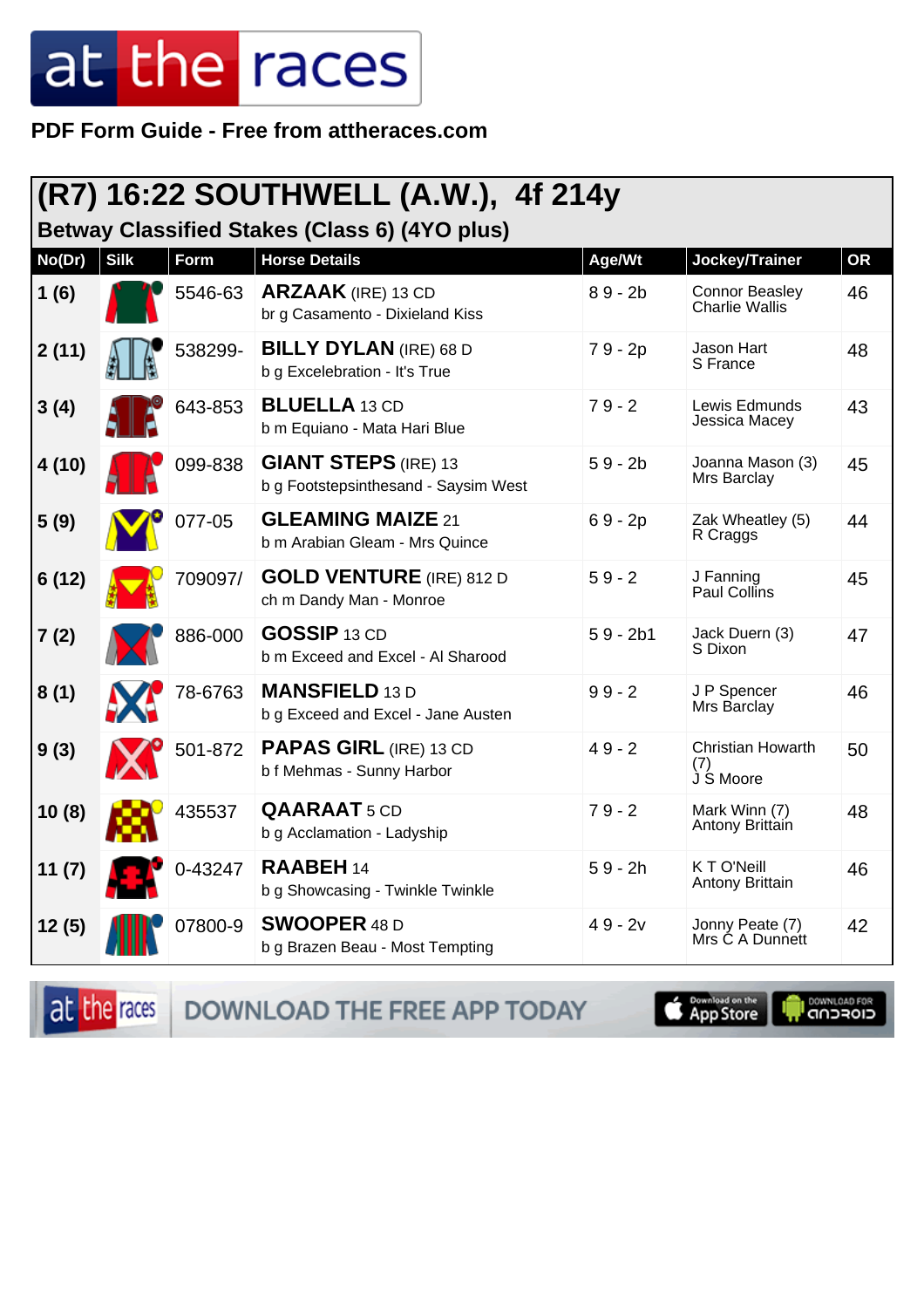**PDF Form Guide - Free from attheraces.com**

#### **(R6) 16:40 SEDGEFIELD, 2m 1f**

**Carpet Gallop Supporting Racing 01785719991 Handicap Chase (Class 5) (5YO plus)**

| <b>No</b>       | <b>Silk</b> | Form           | <b>Horse Details</b>                                                   | Age/Wt      | Jockey/Trainer                              | OR |
|-----------------|-------------|----------------|------------------------------------------------------------------------|-------------|---------------------------------------------|----|
| 1               |             | 1P-4034        | <b>DONLADD</b> (IRE) 20 D BF<br>b g Cloudings - Kentford Serotina      | $811 - 12$  | Theo Gillard (3)<br>D McCain Jnr            | 98 |
| $\overline{2}$  |             | 1P8-916        | <b>ASTRA VIA 49 C</b><br>b m Multiplex - Wou Oodd                      | $711 - 5t$  | Adam Wedge<br>Evan Williams                 | 91 |
| 3               |             | 836P45         | <b>BANDIT D'AINAY (FR) 23 D</b><br>b g Crossharbour - Ne M'oubliez Pas | 11 11 - 3p  | A P Cawley<br>Micky Hammond                 | 89 |
| 4               |             | 5-P363P        | <b>LICKPENNY LARRY 25 D</b><br>gr g Sagamix - Myriah                   | 11 10 - 13t | <b>B S Hughes</b><br>T R Gretton            | 85 |
| 5               |             | 4F3U21         | <b>WHEELBAHRI20</b><br>b g Bahri - Midlem Melody                       | $810 - 12$  | Sam Coltherd<br>W Coltherd                  | 84 |
| $6\phantom{1}6$ |             | $P -$<br>P84U4 | <b>ROXYFET</b> (FR) 7 CD<br>b g Califet - Roxalamour                   | $1210 - 12$ | Emma Smith-<br>Chaston (7)<br>Micky Hammond | 84 |
| $\overline{7}$  |             | P56526         | YOURHOLIDAYISOVER (IRE) 23 D<br>ch g Sulamani - Whitehaven             | 15 10 - 4p  | Tabitha Worsley (3)<br>Ms G Howell          | 76 |
| 8               |             | 7U6434         | <b>NYOUFSEA 15</b><br>gr g Fair Mix - Just Smokie                      | 7 10 - 2p   | Alison Johnson (7)<br>A Sadik               | 74 |

at the races

DOWNLOAD THE FREE APP TODAY

App Store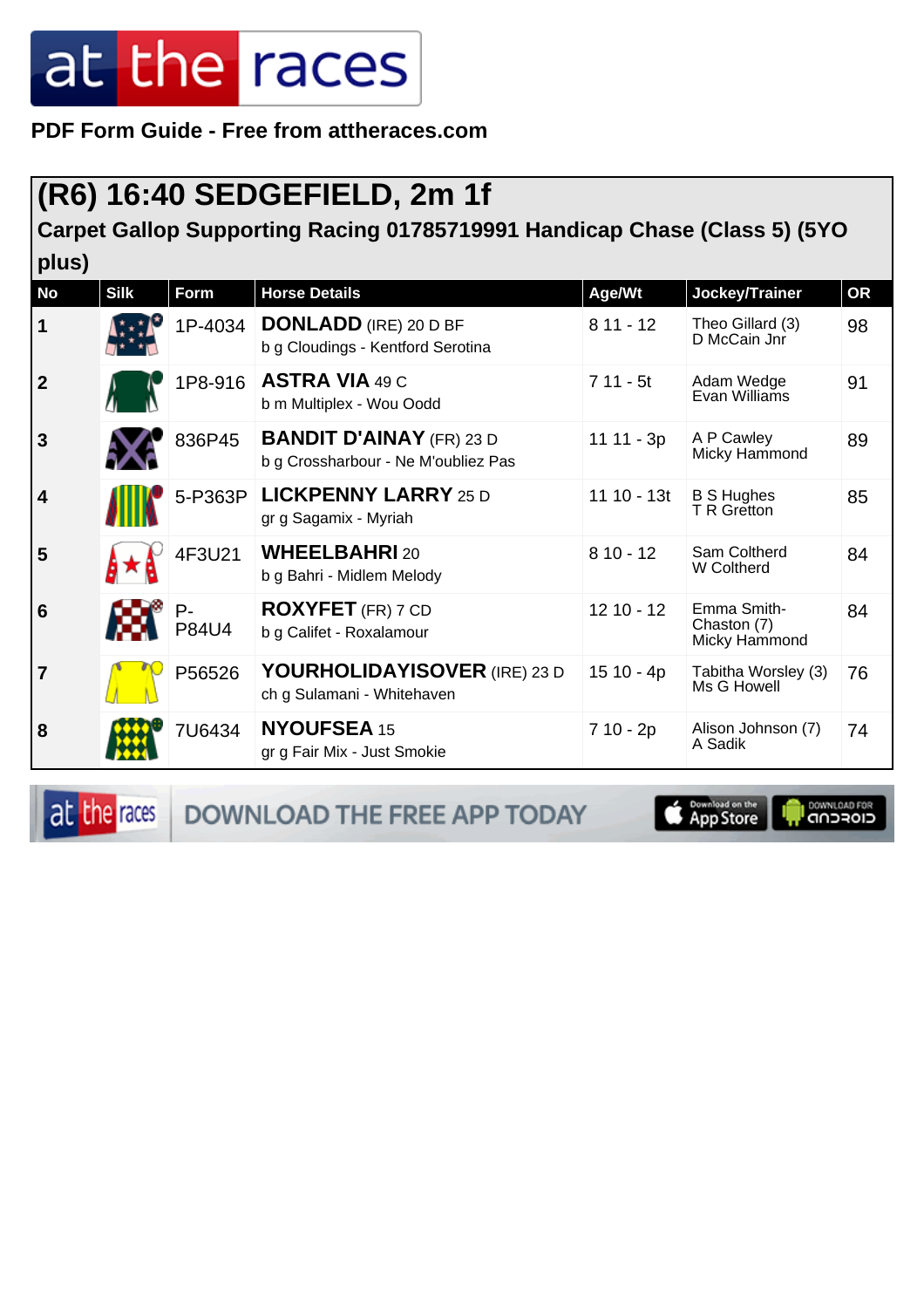PDF Form Guide - Free from attheraces.com

| (R8) 16:57 SOUTHWELL (A.W.), 1m 4f 14y<br>BetYourWay At Betway Handicap (Class 5) (4YO plus) |             |          |                                                                          |            |                                      |           |  |
|----------------------------------------------------------------------------------------------|-------------|----------|--------------------------------------------------------------------------|------------|--------------------------------------|-----------|--|
| No(Dr)                                                                                       | <b>Silk</b> | Form     | <b>Horse Details</b>                                                     | Age/Wt     | Jockey/Trainer                       | <b>OR</b> |  |
| 1(1)                                                                                         |             | 553-221  | <b>SOARING STAR (IRE) 16 CD</b><br>b g Starspangledbanner - Peig         | $59 - 11p$ | Jason Hart<br>P A Kirby              | 76        |  |
| 2(3)                                                                                         |             | 0582-41  | <b>CHASE THE DOLLAR (EX5) 11 C</b><br>b g Frankel - Cape Dollar          | $49 - 11$  | Rossa Ryan<br>David Loughnane        | 78        |  |
| 3(11)                                                                                        |             | 626/31-6 | <b>EL PICADOR</b> (IRE) 20<br>b g Dansili - West Of Venus                | $69 - 9$   | Callum Rodriguez<br>K Dalgleish      | 74        |  |
| 4(2)                                                                                         |             | 326-115  | <b>PERCY WILLIS 28 CD</b><br>b g Sir Percy - Peace Lily                  | $49 - 8p$  | Cieren Fallon<br>Jedd O'Keeffe       | 75        |  |
| 5(5)                                                                                         |             | 6258-73  | <b>KELLS</b> (IRE) 16<br>b g Galileo - Christmas Kid                     | $59 - 5$   | C Lee<br>A W Carroll                 | 70        |  |
| 6(8)                                                                                         |             |          | 547/204- SWEET DIME 206 (182J) D<br>b m Toronado - Rainbow's Edge        | $69 - 4$   | William Cox (3)<br>A L Forbes        | 69        |  |
| 7(6)                                                                                         |             | 61-4522  | <b>DANNI CALIFORNIA (IRE) 13 C</b><br>gr f The Gurkha - Satwa Ruby       | $49 - 2v1$ | Rob Hornby<br><b>Richard Spencer</b> | 69        |  |
| 8(7)                                                                                         |             |          | 021/37-3 CATBIRD SEAT (IRE) 30 D<br>b g Kingston Hill - Celestial Dream  | $59 - 2$   | M Harley<br>A King                   | 67        |  |
| 9(10)                                                                                        |             | 35/96-37 | <b>THE NEW MARWAN 28</b><br>b g Dark Angel - Tiger Mist                  | $59 - 1$   | Connor Murtagh (3)<br>R A Fahey      | 66        |  |
| 10(4)                                                                                        |             | 3161-12  | <b>MAHARASHTRA 21 C</b><br>ch g Schiaparelli - Khandala                  | $68 - 7$   | David Probert<br>M Herrington        | 58        |  |
| 11<br>(12)                                                                                   |             |          | 8/07-656 MAGELLAN 16 D<br>b g Sea The Stars - Hector's Girl              | $88 - 6$   | Jamie Gormley<br>P A Kirby           | 57        |  |
| 12(9)                                                                                        |             | 216-495  | <b>CLIPSHAM TIGER (IRE) 21 C</b><br>b g Bungle Inthejungle - Texas Queen | $68 - 5$   | George Rooke (3)<br>M Appleby        | 56        |  |
| Long Handicap: Clipsham Tiger 8 - 2                                                          |             |          |                                                                          |            |                                      |           |  |

at the races DOWNLOAD THE FREE APP TODAY

**Completed on the**